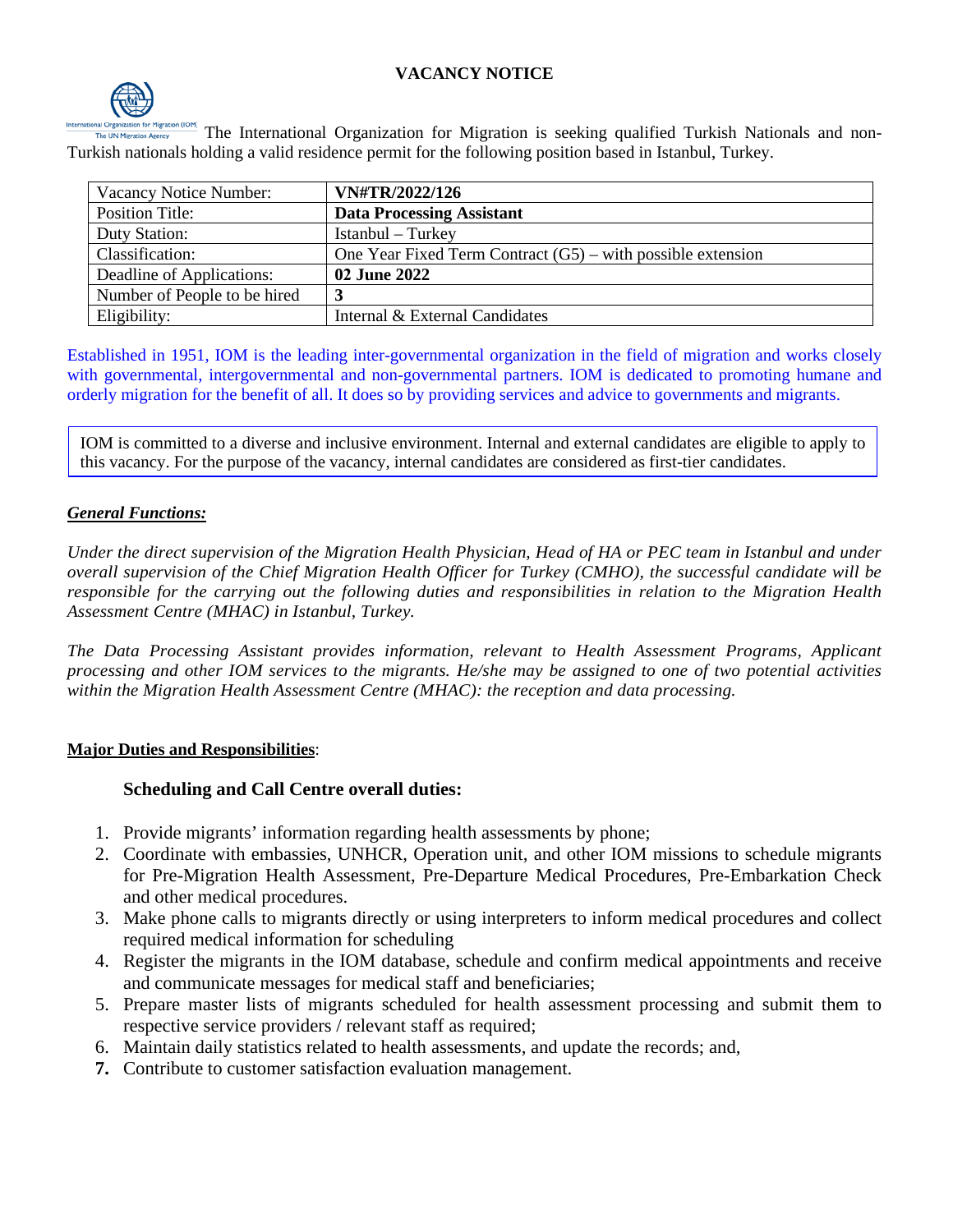### **Reception and Data Entry overall duties:**

- 8. Perform all the necessary data processing activities of the Migration Health Assessment Centre (MHAC), taking photos and loading on the image to the appropriate platform; and, printing of medical forms, consent forms and other necessary documents.
- 9. Receive all completed medical examination forms, x-rays and other documents Panel Physicians, update the database and forward for quality check if applicable;
- 10. Transfer completed medical files to counterparts, and facilitate medically assisted movements in a way medical confidentiality is maintained in compliance with IOM Data Protection Principles;
- 11. Transmit completed medical forms, DNA packages and other medical documents. Ensure correct contacts and physical address are used whenever documents are transmitted by courier services and ensure to inform the receiving party of the parcel tracking number electronically;
- 12. Maintain security of confidential Health data and personal information of IOM beneficiaries, contribute to fraud prevention and protection of the data.
- 13. File incoming/outgoing letters, reports, memoranda, emails faxes as well as IOM documents and forms related to IOM medical issues;
- 14. Check, print and make photocopy of bank deposit slips (or other proof of payment). Regularly submit these photocopies to the Administrative/Finance Assistant; and,

### **Data management duties;**

- 15. Maintain and produce statistical data on timely basis commensurate to the needs and demands of Health Assessment Programmes
- 16. Conduct Quality Check of data entry in IOM database on regular basis
- 17. Maintain tracking lists and conduct weekly pipeline checks for quality management of Health Assessment Programmes
- 18. Monitor medical movements and Advance Booking Notifications, and provide timely assistance to CMHO and Pre-Departure Medical Screening team for medically assisted movements

### **Administrative and other programme support duties;**

- 19. Verify reimbursement invoices against IOM database or supporting documents, and prepare PRF by allocating adequate WBS in coordination with Resource Management Officer and medical administrative assistant
- 20. Maintain medical escort roster and make medical escort arrangement upon CMO's instructions in coordination with Medical and Operation units. It includes logistic supports, preparing ME documents, and communication and coordination with ME.
- 21. Provide back up support to Senior Medical Administrative Assistant for MHD related logistics, procurement and financial matters
- 22. Provide routine technical support to the medical staff such as troubleshooting, software and hardware installation with close guidance of the senior IT; coordinate any complex issues with IT department.
- 23. Perform such other duties as may be assigned.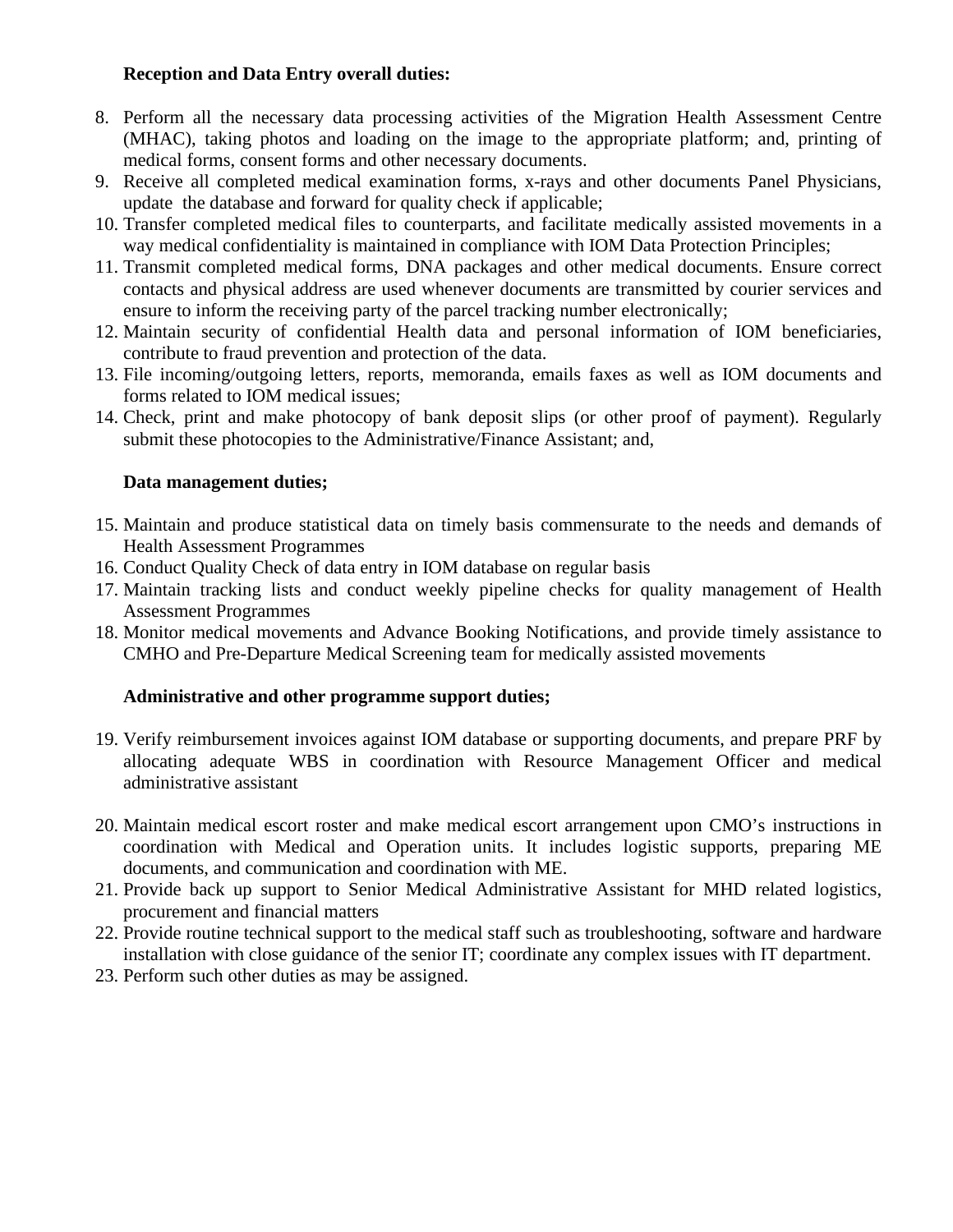## **Required Qualifications:**

# **Education:**

- University Degree in Nursing, Dentistry, Pharmacy or a related field from an accredited academic institution, with three years of relevant experience; or;
- Completed High school degree from an accredited academic institution, with five years of relevant professional experience;

## **Experience:**

- Proven experience in computer data entry, working experience in a call centre in medical setting;
- Practical knowledge of medical records management procedures;
- Good working knowledge of computer with ability to operate various Microsoft word-processing software, spreadsheets
- Experience in handling collecting, collating and managing medical data
- Previous working experience with NGOs or international organizations is an added advantage.
- Proven high computer literacy in Windows and MS Office is mandatory, knowledge of web page design would be an asset;
- Practical knowledge and understanding of basic medical terminology
- Proven skills in data entry or IT background is an advantage
- With Typing speed of at least 60 words per minute;

# **Languages:**

- Fluency in **English**, **Turkish** is required.
- Working knowledge of languages used by refugees/migrants in Turkey is advantageous.

### **Required Competencies**

The incumbent is expected to demonstrate the following values and competencies:

# **Values**

- Inclusion and respect for diversity: Shows respect and sensitivity towards gender, culture, ethnicity, religion, sexual orientation, political conviction and other differences.
- Integrity and transparency:

Upholds and promotes the Standards of Conduct and Unified Staff Regulations and Rules.

- Delivers on commitments; manages the organization's resources reliably and sustainably.
- Embraces and encourages transparency, balancing this with the need for discretion and confidentiality as appropriate.
- Professionalism:

Demonstrates professional competence and mastery of subject matter and willingness to improve knowledge and skills.

• Shows self-control and persistence when faced with difficult problems and remains calm in stressful situations.

• Is conscientious and efficient in meeting commitments, observing deadlines and achieving results.